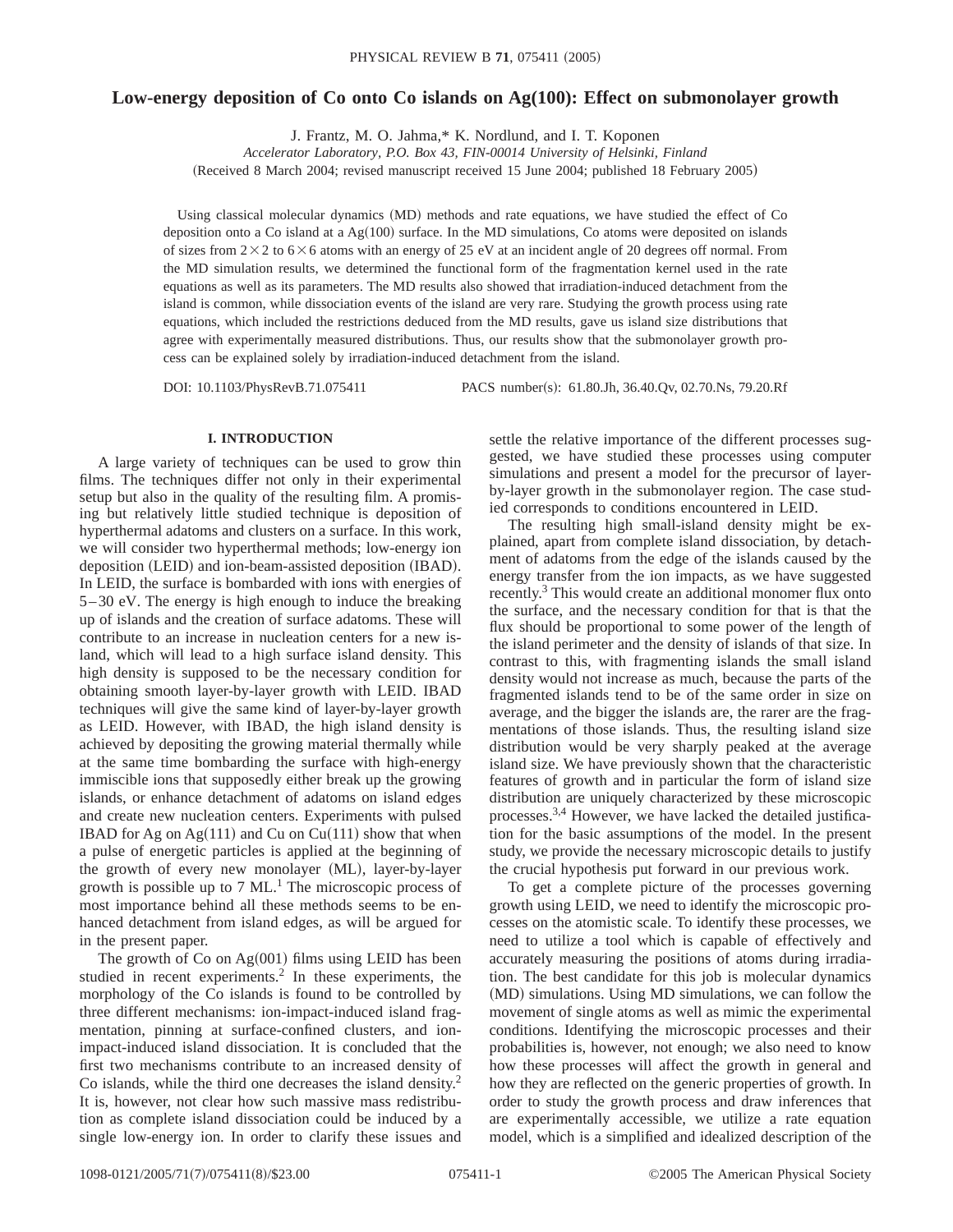growth process, yet fully justified in the present case of strongly reversible growth, where all spatial correlations are eliminated. $3,4$  In the rate equation case, we insert the parameters deduced from the MD simulations, thus making them a semi-realistic description of growth under conditions encountered in LEID. The advantage of rate equations is that they make it possible to turn off certain microscopic processes, which makes it easy to deduce which parameters are important for the growth process.

This paper is arranged as follows. In Sec. II A we describe the method used in the MD simulations, the results of these simulations are presented in Sec. II B. We consider the rate equation simulation model in Sec. III A, the scaling of the distributions in Sec. III B, and the results of the rate equation simulations in Sec. III C. The obtained results are discussed in Sec. IV. We conclude the paper in Sec. V.

#### **II. MICROSCOPIC SURFACE PROCESSES IN LEID**

## **A. Molecular dynamics methods**

Classical MD were used to study the atomistic processes during deposition. The simulation program uses the Gear V algorithm<sup>5</sup> to calculate atom trajectories and the Berendsen method<sup>6</sup> for temperature scaling.

In our model we consider a system consisting of a Ag substrate with a flat surface which has a square island of Co atoms consisting of one monolayer. The size of this island ranges from  $2\times2$  atoms to 6 $\times$ 6 atoms. For islands smaller or equal to 25 atoms the used substrate has a total surface area 1069  $\AA^2$ , while for larger islands the size is 2033  $\AA^2$ . The square island has edges in the  $\langle 110 \rangle$  directions, which is the energy minimum configuration for this type of islands. The dimensions of the smaller substrate is  $8 \times 8 \times 4.5$  unit cells which corresponds to 1152 atoms and the size of the larger substrate is  $11 \times 11 \times 4.5$  unit cells which corresponds to 2178 atoms. To create a system with one free surface, periodic boundaries were applied in the directions of the surface plane and nonperiodic boundaries were applied to the direction perpendicular to the surface plane. The three lowest monolayers of the substrate were fixed and a soft temperature scaling was applied on the following three monolayers.

To avoid thermal diffusion of the Co atoms, the system was simulated at an initial temperature of 77 K. To maintain this temperature, the atom velocities were scaled at the edges where periodic boundary conditions were applied. The incoming Co atom has a kinetic energy of 25 eV and hits the surface with an incident angle of 20 degrees off normal to mimic the experimental setup. All simulations were started from a thermalized substrate. The  $\phi$  angle of the incoming atom was randomly chosen. The total length of one simulation was 5 ps.

The interaction between atoms in the system was described with the embedded-atom model (EAM) potential, the functional dependencies proposed by Johnson<sup>7</sup> were used. Model parameters for Ag can be found in Ref. 8 and the parameters for Co was obtained from the authors of a previous study of the same system.<sup>9</sup> Table I shows the values of the used potential parameters. The mixed Co-Ag interaction was obtained with the model proposed by Johnson,<sup>7</sup> this in-

TABLE I. The parameters for the interaction model used in the MD simulations.

| Material | J e    | $\phi_e$ | $\alpha$ | B    | $\gamma$ |
|----------|--------|----------|----------|------|----------|
| Ag       | 0.0118 | 0.4498   | 5.92     | 5.96 | 8.26     |
| Co       | 0.0309 | 0.7232   | 5.25     | 6.96 | 9.28     |

teraction approximation has been validated by Hou *et al.* for both static and dynamic properties.<sup>10</sup>

Three different types of simulations were conducted. In the first type, the whole surface area was evenly bombarded. The results of this type are not relevant to the study; they were only used as a reference for the other results, and thus, they will not be presented explicitly in this paper. In the second type, the area of irradiation was set to five times the area of the island. The bombardment area is centered on the island, which gives us a relative bombardment area of 20% of the surface. The third type was used to gain more accuracy in the result statistics for the island detachment and fragmentation. This was done by limiting the area of irradiation to the island, which gives us a relative bombardment area of 100%; i.e., all of the bombarded atoms will hit the island. For all types of simulations, the point of impact was chosen randomly on the surface, taking the surface limiting conditions into account. Both the 20% and 100% limiting conditions gave similar results.

Five hundred events were simulated for all configurations. The third type was also simulated for 5000 cases to obtain maximum accuracy for the detachment results. The analysis of the simulation results was done at the end of each simulation with an analysis program specifically written for these simulations. In this analysis, a cluster of atoms or vacancies is defined as an entity in which all its parts are located within the distance  $2 \times d_{nn}$  of each other, where  $d_{nn}$  is the nearestneighbor distance for a relaxed lattice.

### **B. Molecular dynamics results**

The analysis of the final configuration for the deposited atom was divided into nine different configurations in which the atom can be found after impact. The incoming atom can have landed on the surface, staying as a free atom on the surface. We label this configuration "On surface." If the atom has migrated to the edge of the island, we label the configuration "At island edge." If the incoming atom has switched places with a Co atom in the island, the configuration is labeled "In island," and if the switch has occurred with an Ag atom in substrate it is labeled "Ag exchange." If the incoming atom has undergone a "Ag exchange" within the island resulting in substrate Ag atoms in the island, the case is labeled "Ag exchange in island." Correspondingly, if the exchange is at the edge of the island, the case is labeled "Ag exchange at island edge." If the incoming atom just has been reflected off the surface, we label the case "Resputtered." If the incoming atom is a part of a fragmented cluster of the island at the surface, we label the case "In fragmented cluster." Tables II and III show the results for the different ex-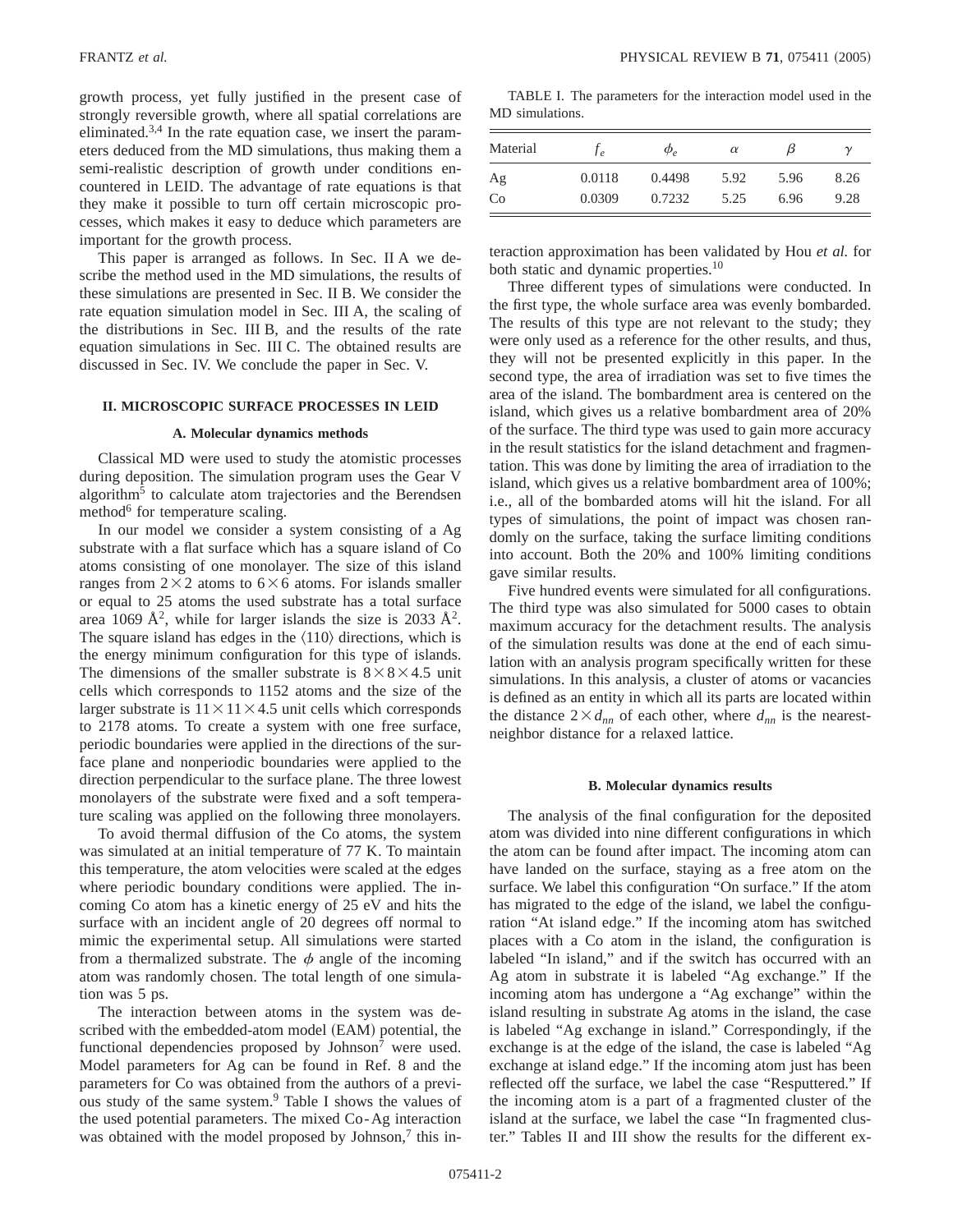TABLE II. Results for the incoming atom. Cases  $A^* - H^*$  have the same parameters as given in Table IV. The number of different configurations are given in percent of the total number of events. The total number of events was 500. The parameters for the different cases are the same as in Table IV except for the relative bombardment area, which is 20% for these cases.

| Configuration           | $A^*$          | $B^*$          | $C^*$          | $D^*$         | $E^*$          | $F^*$          | $G^*$          | $H^*$          |
|-------------------------|----------------|----------------|----------------|---------------|----------------|----------------|----------------|----------------|
| On surface              | $29.9 \pm 3.2$ | $28.2 + 1.0$   | $27.6 + 1.7$   | $23.8 + 2.9$  | $21.8 + 2.9$   | $19.0 + 1.3$   | $16.2 + 1.5$   | $28.7 + 3.0$   |
| Ag exchange             | $1.4 \pm 0.4$  | $4.0 \pm 0.6$  | $5.8 \pm 0.8$  | $9.2 \pm 1.9$ | $6.8 \pm 0.8$  | $11.6 \pm 1.2$ | $10.6 \pm 0.9$ | $12.7 + 1.7$   |
| Ag exchange in island   | $7.6 \pm 0.7$  | $6.0 \pm 1.3$  | $4.8 \pm 0.9$  | $4.8 \pm 0.8$ | $4.2 + 1.1$    | $5.0 \pm 0.8$  | $6.2 \pm 1.0$  | $3.8 \pm 0.8$  |
| Ag exch. at island edge | $5.8 + 0.9$    | $4.8 \pm 0.7$  | $4.4 \pm 1.1$  | $2.8 \pm 0.4$ | $3.8 + 0.6$    | $0.2 \pm 0.2$  | $3.6 \pm 1.4$  | $0.6 \pm 0.2$  |
| In island               | $22.6 \pm 2.2$ | $26.4 \pm 1.4$ | $30.0 \pm 1.9$ | $26.8 + 2.3$  | $34.6 \pm 1.6$ | $37.4 \pm 1.5$ | $38.0 \pm 1.0$ | $30.8 \pm 2.8$ |
| At island edge          | $5.0 \pm 0.5$  | $4.4 \pm 1.2$  | $4.6 \pm 0.7$  | $5.4 \pm 0.9$ | $6.2 + 1.3$    | $4.8 \pm 0.8$  | $4.8 \pm 0.6$  | $3.4 \pm 0.2$  |
| Resputtered             | $27.8 \pm 1.5$ | $26.0 \pm 1.8$ | $22.5 + 1.7$   | $27.2 + 3.6$  | $22.6 + 1.6$   | $22.0 \pm 1.9$ | $20.6 + 1.3$   | $20.0 \pm 1.2$ |
| In fragmented cluster   | 0.0            | $0.2 \pm 0.2$  | $0.2 \pm 0.2$  | 0.0           | 0.0            | 0.0            | 0.0            | 0.0            |

amined cases, and Table IV describes the details of the different configurations.

In the analysis of the final configuration for the substrate, several different points of interest were identified, these are listed in Tables V and VI.

The "Ag adatom on surface" label indicates the occurrence of Ag adatoms on the surface not within two times the nearest-neighbor distance of the Co atom island. Note that multiple instances of this case does not necessarily mean that the adatoms form a cluster on the surface, although that is usually the case. If a Ag adatom is positioned next to the Co atom island, the configuration is labeled "Ag adatom at island edge" and if it is positioned in the island that is in the same layer as the Co atoms, the configuration is labeled "Ag adatom in island." If the adatom is located on top of the island it is labeled "Ag adatom on island." Sputtering of substrate atoms were also observed; the case of one sputtered Ag atom was labeled "Ag atom sputtered."

Two different final configurations for the Co atoms in the island were observed. The Co atoms can either be sputtered or fragmented from the island. The fragmentation of Co atoms from the island was observed as single atoms and as whole clusters of atoms. Single fragmented atoms are labeled "Co detached." Fragmented clusters of Co atoms are labeled as "cluster of *X* Co fragmented," where *X* indicates the number of Co atoms in the fragmented cluster.

To analyze the possible dissociation of the Co island, we also analyze the movement of atoms within the island itself. The case labeled "Minor island disconfiguration" represents the case in which more than one atom but less than 20% of the total amount of island atoms have moved at least one nearest-neighbor distance. "Island disconfiguration" labels the case in which between 20% and 40% of the island atoms have moved at least one nearest-neighbor distance. If more than 40% of the island atoms have moved, we label the case "Major island disconfiguration." The criteria for island dissociation was that none of the resulting islands could be larger than 25% of the original island. In the simulations we ran, not one dissociation event was observed, and dissociation events are therefore not listed in the tables.

All errors for the data were calculated using the jackknife method.<sup>11</sup>

Figure 1 shows the total detachment probabilities for different island sizes. A curve of the form  $s^{\alpha}$  has been fitted to the data, where the parameter  $\alpha$  has a value of  $0.38\pm0.16$  for the 20% relative bombardment area simulations and  $0.52\pm0.03$  for the 100% relative bombardment area simulations.

It is interesting to note that a single impact moves the whole island ("island disconfiguration" events mentioned above), and that this occurs in more than 50% of the cases even for the largest island (see Tables V and VI). Several previous studies have examined adatom island movement by the diffusive motion of atoms along the edges.<sup>12–15</sup> The present results show that during IBAD or LEID conditions,

TABLE III. Results for the incoming atom. Cases  $A^{**} - H^{**}$  have the same parameters as given in Table IV. The number of different configurations are given in percent of the total number of events. The total number of events was 500. The parameters for the different cases are the same as in Table IV except for the relative bombardment area, which is 100% for these cases.

| Configuration              | $A^{**}$       | $R^{**}$       | $C^{\ast\ast}$ | $D^{**}$       | $E^{**}$       | $F^{\ast\ast}$ | $G^{**}$      | $H^{**}$       |
|----------------------------|----------------|----------------|----------------|----------------|----------------|----------------|---------------|----------------|
| On surface                 | $31.2 \pm 0.6$ | $22.3 + 0.7$   | $20.0 + 0.5$   | $14.6 + 0.5$   | $14.5 + 0.6$   | $9.1 + 0.4$    | $8.9 + 0.4$   | $12.1 + 0.4$   |
| Ag exchange                | $0.6 \pm 0.1$  | $0.4 \pm 0.1$  | $0.5 \pm 0.1$  | $0.4 \pm 0.1$  | $0.2 + 0.1$    | $0.2 \pm 0.1$  | $0.2 \pm 0.1$ | $0.4 \pm 0.1$  |
| Ag exchange in island      | $8.9 \pm 0.4$  | $10.2 \pm 0.5$ | $5.0 \pm 0.3$  | $7.5 + 0.4$    | $6.0 \pm 0.3$  | $6.3 \pm 0.4$  | $5.7 \pm 0.3$ | $4.8 \pm 0.3$  |
| Ag exchange at island edge | $1.3 \pm 0.2$  | $1.2 + 0.2$    | $0.7 \pm 0.1$  | $0.8 \pm 0.1$  | $0.5 + 0.1$    | $0.6 + 0.1$    | $0.5 + 0.1$   | $0.4 \pm 0.1$  |
| In island                  | $35.0 \pm 0.7$ | $48.3 \pm 0.8$ | $57.1 + 0.7$   | $61.5 \pm 0.6$ | $68.5 \pm 0.8$ | $69.0 \pm 0.7$ | $75.2 + 0.6$  | $74.0 \pm 0.6$ |
| At island edge             | $7.4 \pm 0.4$  | $4.8 \pm 0.3$  | $4.5 \pm 0.3$  | $0.8 \pm 0.1$  | $0.5 + 0.1$    | $2.1 \pm 0.2$  | $0.5 \pm 0.1$ | $2.2 \pm 0.2$  |
| Resputtered                | $15.1 \pm 0.4$ | $11.9 + 0.4$   | $11.7 + 0.5$   | $12.3 \pm 0.5$ | $6.7 + 0.3$    | $12.7 + 0.5$   | $6.4 + 0.4$   | $5.9 \pm 0.3$  |
| In fragmented cluster      | $0.5 \pm 0.1$  | $0.8 \pm 0.1$  | $0.5 + 0.1$    | $0.1 \pm 0.1$  | $0.1 + 0.1$    | $0.0^{\circ}$  | $0.1 \pm 0.1$ | $0.2 \pm 0.1$  |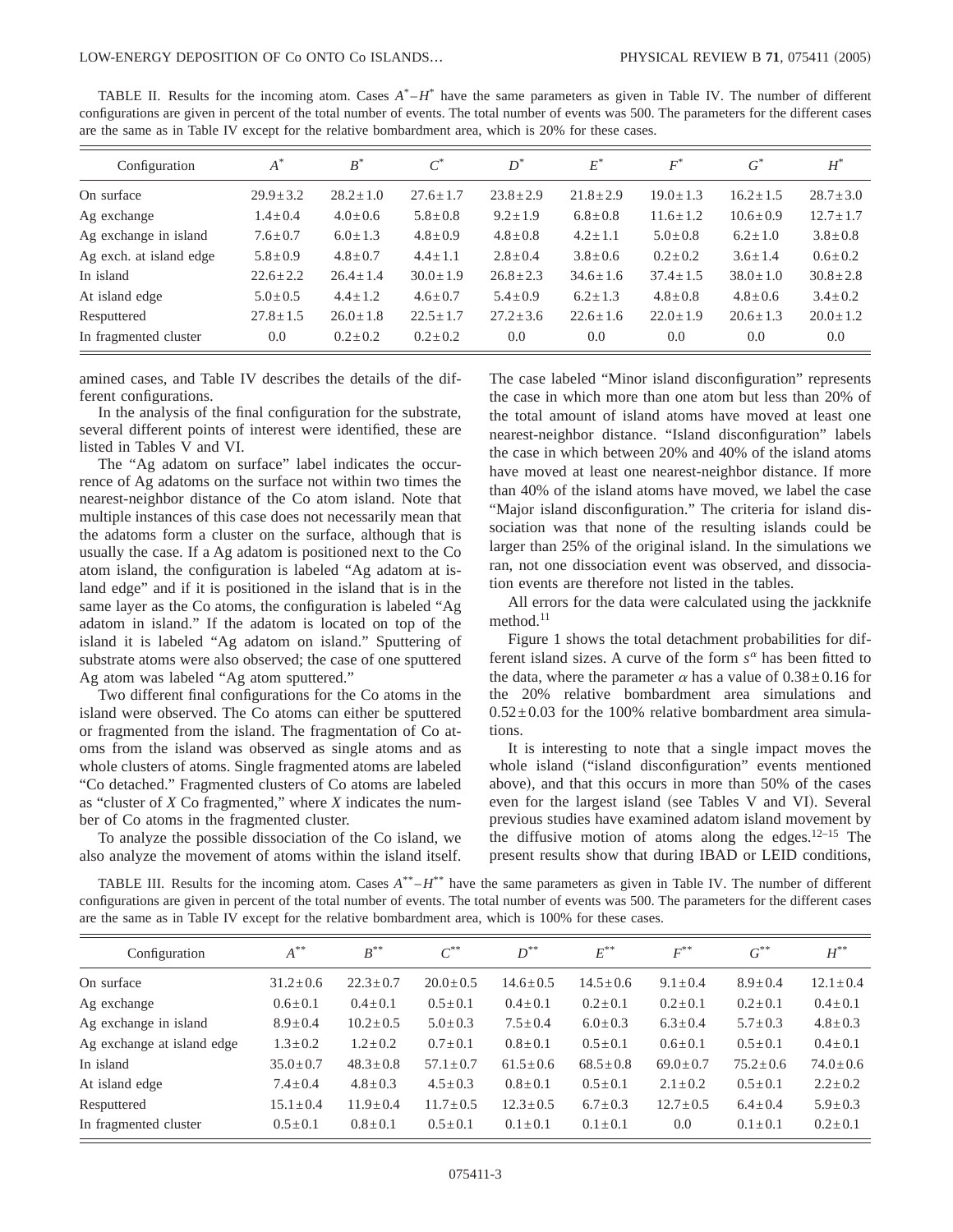| Configuration            |              | B            |              | D          | E            |              |              | Н           |
|--------------------------|--------------|--------------|--------------|------------|--------------|--------------|--------------|-------------|
| Island size (atoms)      | $2 \times 2$ | $2 \times 3$ | $3 \times 3$ | $3\times4$ | $4 \times 4$ | $4 \times 5$ | $5 \times 5$ | $6\times 6$ |
| Substrate size $(\AA^2)$ | 1069         | 1069         | 1069         | 1069       | 1069         | 1069         | 1069         | 2033        |
| Island coverage (%)      | 3.13         | 4.69         | 7.04         | 9.39       | 12.51        | 15.62        | 19.65        | 14.81       |

TABLE IV. Substrate configurations used in the MD simulations.

not only the thermally activated motion but also the athermal impact-induced one needs to be considered.

Our results also show that there is an appreciable possibility of the incoming Co ion causing Ag entering the island. The results in Tables II and III (Ag exchange in island and at island edge) show that this probability is largest for the smallest (less than ten adatoms) islands, then remains about constant within the uncertainty at around 6% for the larger ones. Because of the atom size and chemical differences, an Ag atom in a Co island is likely to affect the island properties strongly. Similar to the ion-induced island motion effect, this mixing might also have to be accounted for in studies of adatom island mobility. It does seem to have a clearly smaller probability, though.

The fact that no island dissociation was observed is not a quite obvious result. Atom migration barriers on metal surfaces are typically of the order of  $0.5 \text{ eV}$  or less,<sup>16</sup> so that in principle it is energetically possible that a 25 eV ion could displace all atoms in the current small adatom islands leading to dissociation. This would, however, require a very even distribution of kinetic energy and momentum from the projectile to the adatoms, as well as requiring most of the momenta pointing outwards. That this is very improbable is confirmed by our results.

# **III. MODELING GROWTH**

### **A. Rate equation model**

The island growth with breakup of islands is a reversible process, and the systems of interest are affected by substantial island mobilities.  $3,4,17,18$  This kind of growth can be described neglecting the spatial correlations between growing islands, $4,17$ <sup>-22</sup> and thus can be modeled by using rate equations as a reversible aggregation-breakup process *Ai*  $+A_i \rightleftarrows A_{i+j}$  of clusters of size *i* and *j* with the rates of aggregation and breakup specified by reaction rates  $K(i, j)$  and  $F(i, j)$ , respectively.<sup>18–22</sup> The rate equations for the areal density  $n_s$  of islands of size  $s \ge 1$  are now given by<sup>4,23</sup>

$$
\frac{dn_s}{dt} = \frac{1}{2} \sum_{i+j=s} [K(i,j)n_i n_j - F(i,j)n_s] - \sum_{j=1}^{\infty} [K(s,j)n_s n_j - F(s,j)n_{s+j}] + \Phi \delta_{1,s}, \qquad (1)
$$

where the source  $\Phi$  is the deposition flux of adatoms in units of monolayers per second  $(ML/s)$ .

The aggregation kernel for islands with diffusivity *Di* is given by the Smoluchowski formula  $K(i, j) = K_0(D_i + D_i)$ , where we omit the logarithmic dependence on the island size.<sup>19</sup> This is consistent with the point island model used. In cases of interest to us, metallic clusters on a metal surface, the diffusion coefficients of the islands follow an inverse power law  $D_i \propto i^{-\mu}$  with  $\mu$  in the range  $1 \le \mu \le 2^{24}$  We restrict ourselves to models in which  $\mu=1$  or 2.

For fragmentation (or breakup) of an island of size  $s=i$  $+ j$ , the fragmentation rate is taken to depend on the island size  $F(i, j) = F_0(i+j)^{\alpha-1}$ , and only binary breakup is allowed. When only adatom detachment is allowed, the breakup rate

TABLE V. Results for the substrate. Cases  $A^* - H^*$  have the same parameters as given in Table IV. The number of different configurations are given in percent of the total number of events. The total number of events was 500. The parameters for the different cases are the same as in Table IV except for the relative bombardment area, which is 20% for these cases.

| Configuration                   | $A^*$          | $B^*$          | $C^*$          | $D^*$          | $E^*$          | $F^*$          | $G^*$          | $H^*$          |
|---------------------------------|----------------|----------------|----------------|----------------|----------------|----------------|----------------|----------------|
| Ag exchange                     | $32.2 \pm 3.7$ | $24.0 \pm 1.6$ | $10.8 + 1.2$   | $12.6 \pm 2.2$ | $16.4 + 2.0$   | $11.4 \pm 0.9$ | $11.0 + 1.9$   | $13.2 \pm 1.3$ |
| Single Ag adatom on surface     | $11.8 \pm 1.5$ | $18.4 \pm 2.5$ | $28.6 + 2.0$   | $22.4 + 1.9$   | $19.4 + 1.1$   | $19.0 + 1.6$   | $19.2 + 1.7$   | $24.6 \pm 1.6$ |
| Two Ag adatoms on surface       | $0.6 + 0.4$    | $0.8 \pm 0.2$  | 0.0            | $1.2 + 0.4$    | $0.4 \pm 0.2$  | $1.0 \pm 0.3$  | $0.8 + 0.5$    | $2.6 \pm 1.6$  |
| Ag adatom at island edge        | $7.2 \pm 0.8$  | $5.4 \pm 0.8$  | $6.6 + 0.6$    | $6.4 \pm 0.6$  | $4.4 \pm 1.1$  | $6.4 \pm 1.1$  | $8.4 \pm 1.1$  | $4.6 \pm 0.8$  |
| Ag adatom in island             | $53.5 \pm 4.4$ | $46.4 \pm 3.7$ | $34.6 \pm 1.4$ | $35.8 \pm 2.1$ | $40.2 \pm 1.3$ | $33.8 \pm 1.8$ | $38.2 \pm 1.6$ | $33.8 \pm 1.2$ |
| Single Ag atom sputtered        | $3.8 \pm 1.3$  | $5.2 \pm 0.7$  | $3.6 \pm 0.5$  | $3.2 \pm 0.9$  | $3.8 \pm 0.7$  | $4.8 \pm 0.6$  | $3.8 \pm 0.9$  | $5.0 \pm 0.8$  |
| Co detached                     | $0.8 \pm 0.5$  | $2.0 + 0.7$    | $0.8 + 0.4$    | $2.4 + 0.4$    | $1.6 + 0.7$    | $1.8 + 0.7$    | $2.4 + 0.5$    | $1.8 + 0.2$    |
| One cluster of two Co fragments | 0.0            | $0.2 \pm 0.2$  | $0.4 + 0.2$    | $0.8 + 0.4$    | 0.0            | 0.0            | 0.0            | 0.0            |
| Minor island disconfiguration   | $35.6 \pm 2.1$ | $41.4 \pm 2.4$ | $57.8 + 2.1$   | $54.8 + 1.4$   | $54.4 + 2.6$   | $58.2 + 1.1$   | $64.1 + 2.2$   | $63.0 \pm 2.2$ |
| Island disconfiguration         | $6.4 \pm 0.5$  | $7.6 + 1.6$    | $4.8 + 0.4$    | $8.0 + 1.6$    | $2.8 + 0.9$    | $4.2 + 0.2$    | $3.0 \pm 0.7$  | $2.0 + 0.5$    |
| Major island disconfiguration   | $17.4 \pm 1.9$ | $14.0 \pm 1.2$ | $2.2 \pm 0.8$  | $1.8 \pm 1.1$  | $1.8 \pm 0.6$  | $0.4 \pm .2$   | $0.4 \pm 0.2$  | 0.0            |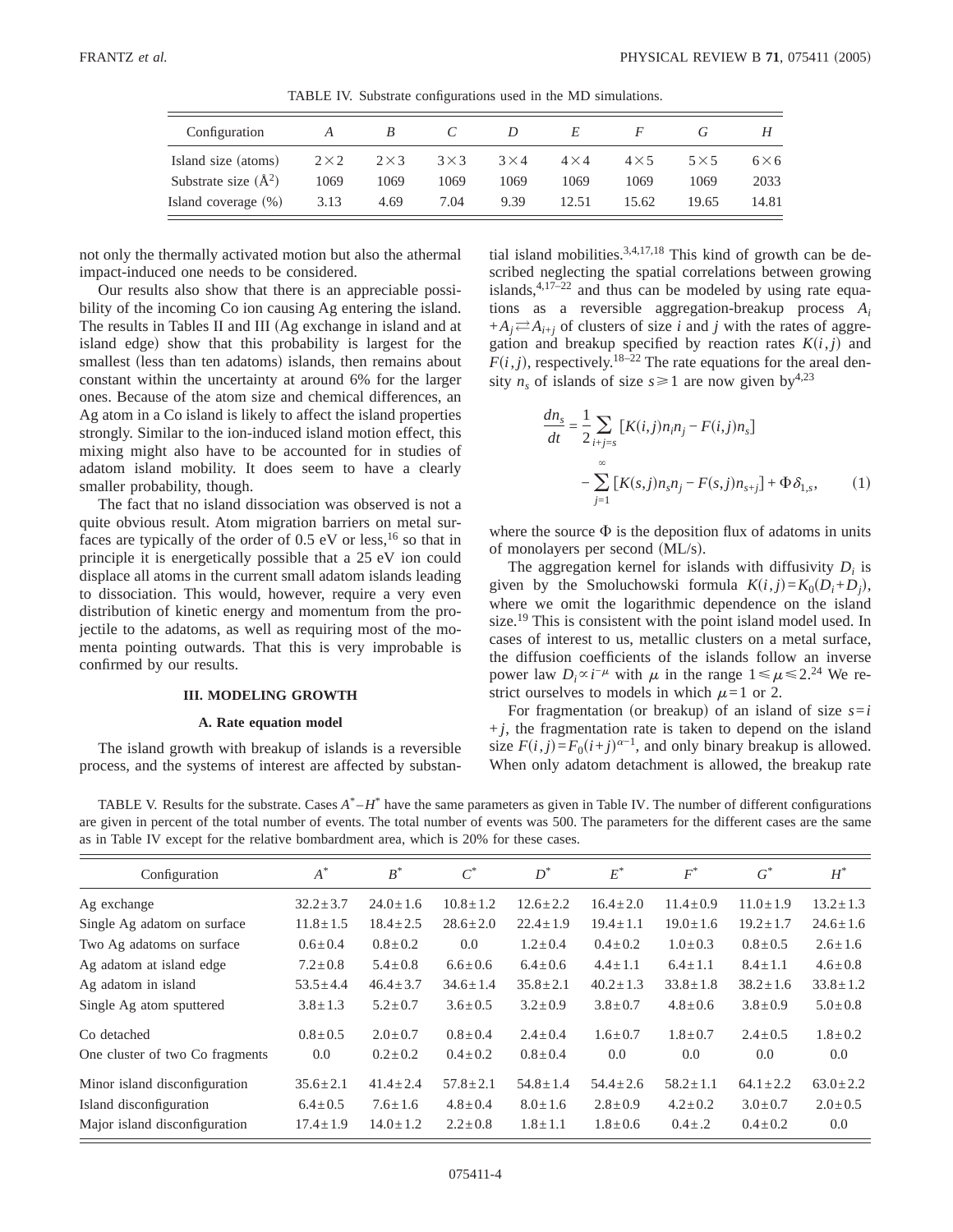TABLE VI. Results for the substrate. Cases  $A^{**} - H^{**}$  have the same parameters as given in Table IV. The number of different configurations are given in percent of the total number of events. The total number of events was 500. The parameters for the different cases are the same as in Table IV, except for the relative bombardment area, which is 100% for these cases.

| Configuration                   | $\boldsymbol{A}^{**}$ | $B^{\ast\ast}$ | $C^{\ast\ast}$ | $D^{**}$       | $\boldsymbol{E}^{**}$ | $\overline{F}^{**}$ | $G^{\ast\ast}$ | $H^{\ast\ast}$ |
|---------------------------------|-----------------------|----------------|----------------|----------------|-----------------------|---------------------|----------------|----------------|
| Ag exchange                     | $75.2 \pm 1.3$        | $71.6 \pm 1.1$ | $41.3 + 1.1$   | $44.4 + 1.0$   | $53.9 + 1.2$          | $49.6 \pm 1.2$      | $52.8 + 1.1$   | $49.0 \pm 1.3$ |
| Single Ag adatom on surface     | $3.6 \pm 0.3$         | $4.1 \pm 0.3$  | $2.5 \pm 0.2$  | $3.3 \pm 0.3$  | $1.5 \pm 0.2$         | $2.3 + 0.2$         | $1.6 + 0.2$    | $1.2 \pm 0.1$  |
| Two Ag adatoms on surface       | 0.0                   | $0.1 \pm 0.1$  | 0.0            | $0.1 \pm 0.1$  | 0.0                   | 0.0                 | 0.0            | 0.0            |
| Ag adatom at island edge        | $5.0 \pm 0.3$         | $4.6 \pm 0.3$  | $2.4 + 0.2$    | $2.0 + 0.2$    | $2.2 + 0.2$           | $1.9 + 0.2$         | $1.6 + 0.2$    | $1.6 \pm 0.2$  |
| Ag adatom in island             | $86.1 \pm 1.2$        | $83.9 \pm 1.2$ | $52.5 \pm 1.2$ | $60.3 \pm 1.2$ | $64.2 \pm 1.0$        | $65.7 \pm 1.3$      | $66.6 \pm 1.3$ | $67.4 \pm 1.3$ |
| Single Ag atom sputtered        | $0.4 \pm 0.1$         | $0.7 \pm 0.1$  | $0.1 + 0.1$    | $1.1 \pm 0.2$  | $0.1 \pm 0.1$         | $0.9 \pm 0.1$       | $0.1 \pm 0.1$  | $0.2 \pm 0.1$  |
| One single Co sputtered         | 0.0                   | 0.0            | $0.5 \pm 0.1$  | 0.0            | 0.0                   | $0.2 + 0.1$         | $0.1 + 0.1$    | $0.1 \pm 0.1$  |
| Co detached                     | $5.0 \pm 0.3$         | $4.1 \pm 0.3$  | $3.0 + 0.2$    | $4.6 + 0.3$    | $8.0 + 0.4$           | $4.4 \pm 0.3$       | $7.5 + 0.4$    | $9.3 \pm 0.3$  |
| One cluster of two Co fragments | $0.6 \pm 0.1$         | $0.8 \pm 0.1$  | $0.7 \pm 0.1$  | $0.2 \pm 0.1$  | $0.3 \pm 0.1$         | $0.3 \pm 0.1$       | $0.2 \pm 0.1$  | $0.2 \pm 0.1$  |
| Minor island disconfiguration   | $18.2 \pm 0.6$        | $25.8 \pm 0.7$ | $42.0 + 0.8$   | $47.2 + 0.7$   | $52.0 \pm 0.7$        | $61.6 + 0.6$        | $66.2 \pm 2.3$ | $74.1 \pm 0.8$ |
| Island disconfiguration         | $11.8 \pm 0.5$        | $12.9 \pm 0.4$ | $17.1 \pm 0.6$ | $20.4 + 0.6$   | $18.2 + 0.6$          | $13.6 \pm 0.5$      | $12.8 + 0.5$   | $7.7 + 0.4$    |
| Major island disconfiguration   | $38.2 \pm 0.7$        | $34.7 \pm 0.6$ | $8.2 \pm 0.4$  | $6.4 \pm 0.3$  | $6.1 \pm 0.3$         | $2.6 \pm 0.2$       | $1.6 \pm 0.2$  | $0.3 \pm 0.1$  |

of adatoms is given by  $F(i, j) = F'_0(i+j)^\alpha (\delta_{i1} + \delta_{j1})$ , where the  $\delta_{ij}$  restricts breakup to adatoms only. In both cases,  $\alpha$  is related to the geometry of the islands characterizing how impacts are assumed to affect the breakup.25,26 The detachment constant on the lattice is defined as  $F'_0 = L^2 F_0$ , where  $L^2$ is the size of the system (in the simulations we used  $L^2$ =250 000 lattice sites) and  $F_0$  is the detachment rate in number of detachments per second. The MD simulations performed here show definitely that fragmentation is not likely to occur, but enhanced detachment takes place. Moreover, the detachment depends on the size of the islands as expected, i.e., it is proportional to length of the island perimeter.

In order to study the dynamics of island growth described by Eq.  $(1)$  without any additional assumptions concerning scaling or stationarity, we have simulated island growth using the particle coalescence method  $(PCM)$ .<sup>4,21</sup> In this simplified model reaction, kernels in the rate equations can be specified exactly since the geometric effects arising from the complicated morphology of real islands are not taken into account (see Ref. 4 and references therein).

#### **B. Scaling of the distributions**

In defining the appropriate scaling of the island size distributions, we use the probability density that an atom selected at random is contained in an island of size *s*,  $p(s, \theta)$  $=s n_s(\theta) / \sum_{s=1}^{\infty} s n_s(\theta) = s n_s(\theta) / \theta$ , and define the average size of the island as the first moment of this distribution  $\bar{s}(\theta)$  $=\sum_{s} s p(s, \theta)$ . Among different possibilities to define scaling functions, this choice is convenient to resolve the scaling properties of interest here.<sup>3,4,27</sup> After the initial transient stage the mean size of the island becomes the only important scale determining the behavior of the system. The island size distribution then scales as<sup>27</sup>  $g(s/\overline{s}) = \overline{s}p(s, \theta)$ , which is now independent of the coverage  $\theta$  and of the parameters  $R$  $= K_0 / \Phi$  and  $\kappa = F_0 / K_0$ . <sup>27,28</sup> The island size distribution is determined completely by  $g(x)$  provided the average size  $\bar{s}$  is specified. In what follows, the size distribution is of most interest, because its generic form is characteristic to the nature of reversibility; either a fragmentation process or a detachment of adatoms occurs.3,4

#### **C. Rate equation model results**

The scaling functions  $g(x)$  corresponding to the models of fragmentation and enhanced detachment were monitored in PCM simulations until parameter-independent limiting shapes were attained. For fragmentation with homogeneous breakup kernels, the scaling function  $g(x)$  can be fitted with



FIG. 1. The detached Co atoms for the configuration with 100% relative bombardment area. A curve with a function of  $F = Cs^{\alpha}$  has been fitted to the data, where *C* is a scaling factor and *s* the size of the island. The 100% relative bombardment area curve shows data of 5000 events and can thus not be compared directly to the data in Table VI.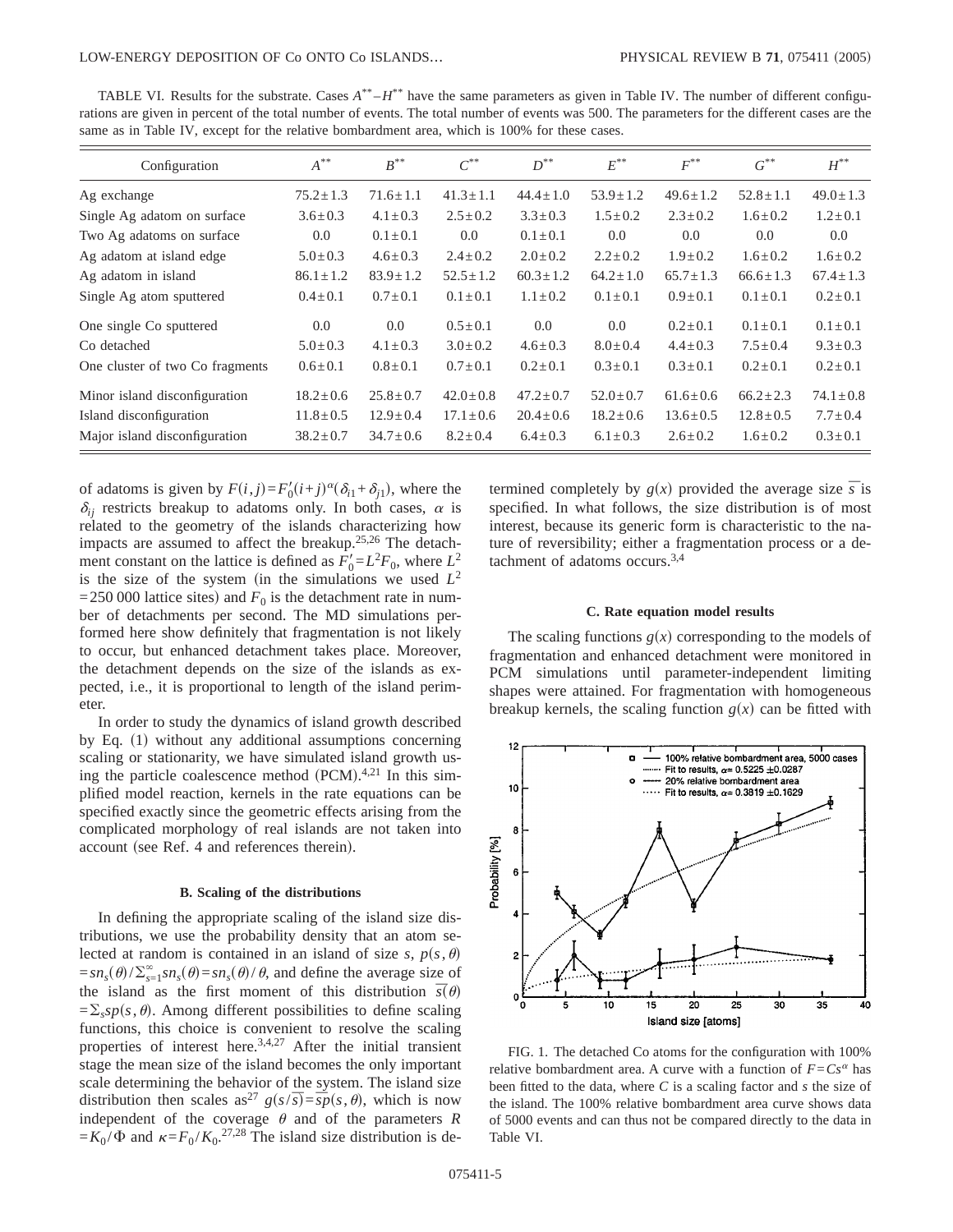

FIG. 2. Scaled distribution from our simulation results for aggregation with adatom detachment only compared with LEID experiments (Ref. 2) with deposition energies of  $15 \text{ eV}$  (circles),  $25$  eV (triangles), and  $30$  eV (squares). The solid line corresponds to the fit to the scaling function for the case  $(\mu, \alpha) = (2,1/2)$  and  $R=10^6$ ,  $\kappa=4.0\times10^{-7}$ . In the inset, the scaled distribution from our simulations for aggregation with fragmentation is compared with IBAD experiment (Ref. 29), with bombarding energies 400 eV (triangles), 4 keV (squares), and vapor deposition (circles). The solid line corresponds to the fit to the scaling function for the case  $(2,1)$ .

the exponential-type function<sup>23</sup>  $g_f(x) \propto x^{\delta_f} \exp(-cx)$ , where values of  $\delta_f$  are sensitive to both homogeneity exponents  $\alpha$ and  $\mu$ , and is given with good accuracy by relation  $\delta_d = \alpha$  $+\mu$ , as we have previously shown for this class of models.<sup>4</sup>

For adatom detachment only, the properties of the growth differs from that with island fragmentation in a fundamental way. With increasing values of the parameter  $\kappa$  there is a transition to the region of regular growth with island size distributions of scaling form with an anomalously high density of small islands.<sup>3</sup> This observation holds for other models with  $\mu=3/2$  and 1 and  $\alpha=1/2$  or 1. For island-sizeindependent detachment with  $\alpha=0$ , there is no detectable transition in the parameter range accessible to PCM simulations.

For enhanced detachment, the scaling function  $g(x)$  contains an exponential residue at the leading edge, which is due to singular island number density distribution of small islands behaving as  $n(x) \propto 1/x$  [from equations of the Sec. III B we see that  $g(x) \propto xn(x)$ . The scaling function for enhanced detachment can be fitted with the modified exponential function,  $g_d(x) = Ax^{\delta_d} \exp(-cx) + B \exp(-x/x_0)$ , where exponential residue with  $x_0 \approx 0.2$  represents the contribution from the small islands due to a random (Poissonian) aggregation of small islands. The values of the exponent  $\delta_d$  for the studied models seem to correspond to the prediction  $\delta = \alpha$  $+\mu$  based on the aggregation/fragmentation model.<sup>3</sup>

In case of IBAD, the scaled island size distributions can be inferred from the results of Esch *et al.*<sup>29</sup> [IBAD of Pt on Pt $(111)$ ]. These are compared in Fig. 2 (inset) with the predictions of our model. It is evident that the IBAD experimental results are entirely different from the distributions obtained for adatom detachment only or with very small breakup, but they do compare favorably with the distributions corresponding to sufficiently large probabilities for the fragmentation of islands. However, in case of experimental results by Esch *et al.*, additional nucleation centers are created, which leads to behavior similar to fragmentation. Although for IBAD the shape of the scaling function  $g(x)$ would not be a conclusive argument favoring fragmentation only, it can be used here to show that fragmentation nevertheless leads to a characteristic shape of the scaling function, entirely different from that observed in detachment only.

In the LEID experiments reported by Degroote *et al.*, <sup>2</sup> the island size distributions indicate an anomalously high density of small islands, in sharp contrast to those obtained in IBAD. Moreover, now the shape of distribution is such that neither fragmentation nor enhanced creation of nucleation centers can explain it. The island size distributions for enhanced adatom detachment obtained from PCM simulations are compared in Fig. 2 with the experimental data results by Degroote *et al.*,<sup>2</sup> where distribution from LEID have been reported. In the experiments conducted by Degroote, an anomalously high small-island density is observed, and it is attributed to island fragmentation, although other possibilities such as pinning at surface-confined clusters leading to an increased island density are also considered. Under the conditions studied by Degroote, complete island dissociation is ruled out, since it would lead to a decrease of island density. Of all known microscopic effects, only the enhanced detachment thus remains. The only remaining plausible explanation for the experimental results is thus the enhanced detachment of adatoms, the rate depending on the perimeter of the island size. This is concluded on the basis that MD simulations indicate a parameter  $\alpha \approx 0.5$  in the present case, and when used in the model of growth.

Under these conditions, the effect of detachment is to create an additional flux of adatoms originating from the large islands. As the mean island size grows, the flux of adatoms increases and thus promotes the growth of the small island part of the size distribution. This can be seen in the size distribution as an additional exponential tail if compared to the case of fragmenting islands, where the distribution does not have a similar high small-island density. Only with these assumptions PCM simulations yield distributions in good agreement with experimental results.

### **IV. DISCUSSION**

Our simulations, which correspond closely to the energy region of LEID applied in experiments by Degroote *et al.*, are rather conclusive with respect to the microscopic process; we cannot, however, detect a single instance of island dissociation, and island fragmentation also seems to be a relatively rare event. Instead, the dominant mechanism is either the enhanced detachment of adatoms or several consecutive fragmentation/detachment events eventually leading to several detached adatoms. The total effect of these events is rather well described by a detachment kernel with  $\alpha = 1/2$ . It is just this kind of kernel that uniquely leads to a stationary, scaling form of island size distribution typical to LEID characterized by a simple exponential leading part.

PCM simulations show that with values of  $\alpha$  confined near 0.5, we will always have the exponential leading edge,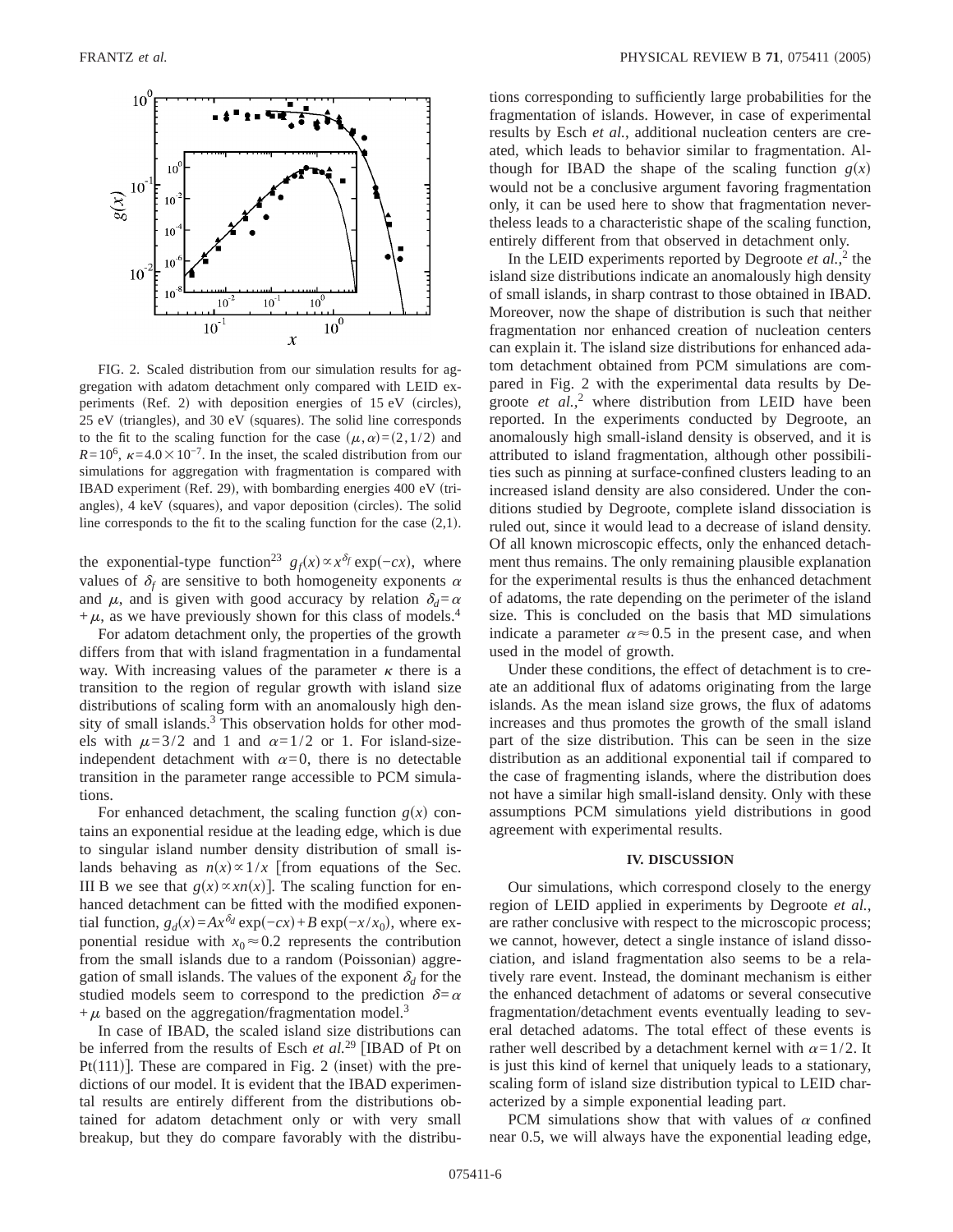which is also the characteristic feature of the experimental results. With significantly higher values of  $\alpha$ , the scaling of distributions in the submonolayer region is lost and the approach to scaling form is very slow. Moreover, there is a tendency to extremely slow growth in time, and a powerlaw-type leading edge of the scaling distribution when  $\alpha=1$ is approached. On the other hand, with adatom detachment only, values significantly smaller than 0.5 will lead to faster growth, and with decreasing  $\alpha$ , scaling function  $g(x)$  rapidly begins to resemble the case for fragmentation. We can thus conclude that the exponential leading edge really is a characteristic feature related to enhanced detachment depending on the perimeter of the island.

In our previous work, we studied in more detail the nature of the transition that leads to anomalously high island density. $3$  With increasing detachment rate there is a relatively sharp transition to regular submonolayer growth<sup>3</sup> with an anomalously high density of small islands. What makes the present results particularly interesting is that the transition to the new regular growth mode sets in within a parameter range corresponding very closely to that found to be useful in hyperthermal deposition experiments. We expect that the predictions here could be easily checked with well-controlled experiments.

# **V. CONCLUSIONS**

Our aim in this study was to understand the formation process of the island density and size distribution observed in experiments. To be able to answer this question, we used two different approaches. Molecular dynamics simulations were used to identify the atomistic processes that the substrate undergoes during irradiation and their probabilities of occurrence. Using the the probabilities of these processes, we were able to simulate the island densities and size distributions using PCM simulations.

Using the data deduced from the MD results, we were able to calculate the scaling parameter  $\alpha$ , as well as to confirm  $F_0s^{\alpha}$  as the functional form of the fragmentation kernel.  $\alpha$  was found to have values of  $0.38\pm0.16$  and  $0.52\pm0.03$ depending on the limiting conditions used. These values are consistent with the previously assumed value of 0.5 obtained from the simple geometrical argument that the detachment probability scales as the side length of the island.

The results of PCM simulations show that enhanced adatom detachment leads to regular growth with an anomalously high island density. In that regular growth mode the island size distributions are of scaling form and the average island size and mean island density follow a power law with well defined effective scaling exponents. At present, the nature and properties of this transition are not completely understood.

Comparison of PCM simulations with available experimental results for island size distributions obtained in hyperthermal deposition suggests that in high energy deposition methods such as ion-beam-assisted deposition fragmentation of islands may affect the growth, while in low-energy ion deposition the enhanced adatom detachment is operative. An anomalously high density of small islands and slow growth of the mean size of islands is found in models in which enhanced adatom detachment occurs with a ratio of bombardment to deposition around 0.01 to 0.1. These results and the parameter region, where growth with well defined scaling properties occurs, correspond closely to the values found useful in LEID experiments.

Taken together, the MD and PCM simulation results have shown that detachment from the islands is enough to explain the experimentally observed island density and size distribution. Previously, it was believed that dissociation of the islands is the main contributor to this; however, we did not observe a single dissociation event in the MD simulations. Hence, it was not taken into account in the PCM simulations. Since the results of the PCM simulations agree well with the experimental results, we can conclude that the dissociation of islands is not a significantly contributing process.

### **ACKNOWLEDGMENTS**

The research was supported by the Academy of Finland under Projects No. 73722 and 73642, and by the University of Helsinki under the NAPROMA project. Grants of computer time from the Center for Scientific Computing in Espoo, Finland are gratefully acknowledged. We also want to thank Professor Marc Hou and Dr. Bart Degroote for helpful discussions; additionally, we are grateful to  $D'r$ . Bart Degroote for providing us the data published in Ref. 2 in numerical form.

- \*Laboratory of Physics, P.O. Box 1100, University of Technology, FIN-02015 HUT, Espoo, Finland.
- <sup>1</sup>G. Rosenfeld, N. N. Lipkin, W. Wulfhekel, J. Kliewer, K. Morgenstern, B. Poelsema, and G. Comsa, Appl. Phys. A: Mater. Sci. Process. **61**, 455 (1995).
- <sup>2</sup>B. Degroote, A. Vantomme, H. Pattyn, and K. Vanormelingen, Phys. Rev. B 65, 195401 (2002).
- <sup>3</sup> I. T. Koponen, M. Jahma, M. Rusanen, and T. Ala-Nissila, Phys. Rev. Lett. 92, 086103 (2004).
- 4M. Rusanen, I. T. Koponen, and J. Asikainen, Eur. Phys. J. B **36**, 567 (2004).
- 5C. W. Gear, *Numerical Initial Value Problems in Ordinary Differential Equations* (Prentice-Hall, Englewood Cliffs, NJ, 1971).
- 6H. J. C. Berendsen, J. P. M. Postma, W. F. van Gunsteren, A. DiNola, and J. R. Haak, J. Chem. Phys. **81**, 3684 (1984).
- ${}^{7}R$ . A. Johnson, Phys. Rev. B 41, 9717 (1990).
- ${}^{8}$ R. A. Johnson, Phys. Rev. B 39, 12 554 (1989).
- $9$ M. Hou (private communication).
- 10M. Hou, M. El Azzaoui, H. Pattyn, J. Verheyden, G. Koops, and G. Zhang, Phys. Rev. B 62, 5117 (2000).
- <sup>11</sup> R. G. Miller, Biometrika **61**, 1 (1974).
- <sup>12</sup> J. Heinonen, I. Koponen, J. Merikoski, and T. Ala-Nissilä, Phys.